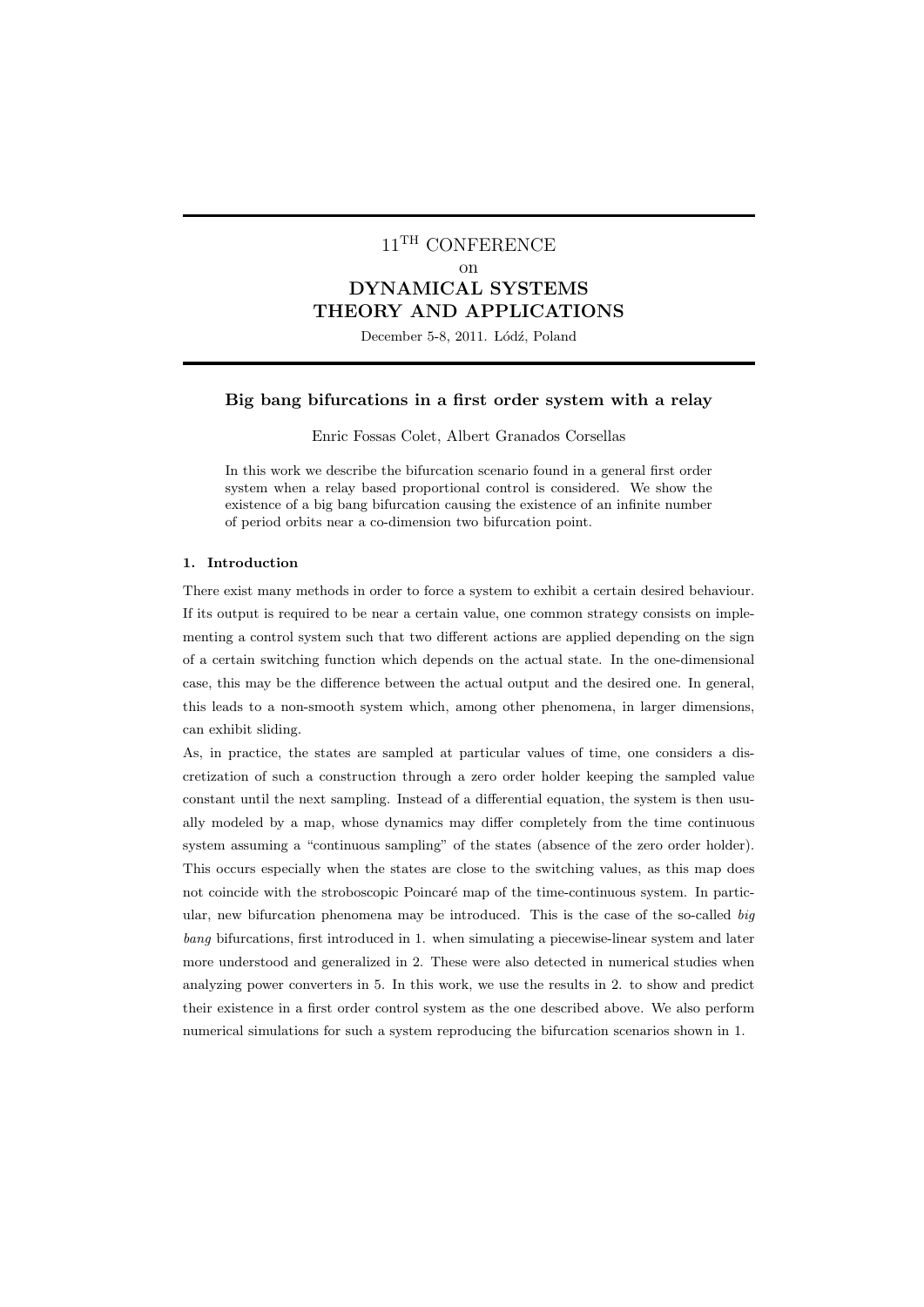## 2. A first order system with a relay based control

## 2.1. System description

Let us consider the control system shown in Fig. 1.

In order to control the first order plant  $G_s(s) = b/(s - a)$  and make its output be close to



Figure 1. A linear system control by a relay.

a certain desired value  $y_c$ , we consider a control system based on a relay of gain k with a proportional controller  $G_c(s) = k_p$ . That is, the sign of the signal  $k_p(y_c - y(t))$  is evaluated every a certain time T, and the input, u, of the plant is set to k or  $-k$  if it is positive or negative, respectively. This is then kept constant until the next sampling instant. Note that the parameter  $k_p$  does not play any role except for its sign, which, without loss of generality, we will assume positive.

Hence, the dynamical system that models the control system can be written as

$$
\dot{y} = ay + bu \tag{1}
$$

with

$$
u = \begin{cases} k & \text{if } y(n) > y_c \\ -k & \text{if } y(n) < y_c \end{cases} \qquad t \in [n],(n+1)T), \tag{2}
$$

which is a piecewise-smooth system with  $y = y_c$  as boundary or switching manifold.

In order to make the system stable and permit it to be close to the desired value  $y_c$ , we assume  $a<0$  and

$$
\frac{bk}{a} < y_c < \frac{bk}{a}.\tag{3}
$$

For convenience, we perform the change of variables  $z = y - y_c$  and set the switching value at  $z = 0$ . Thus, the dynamical system becomes

$$
\dot{z} = az + w \tag{4}
$$

with

−

$$
w = \begin{cases} bk + ay_c & \text{if } z > 0 \\ -bk + ay_c & \text{if } z < 0, t \in [nT, (n+1)T]. \end{cases}
$$
\n
$$
(5)
$$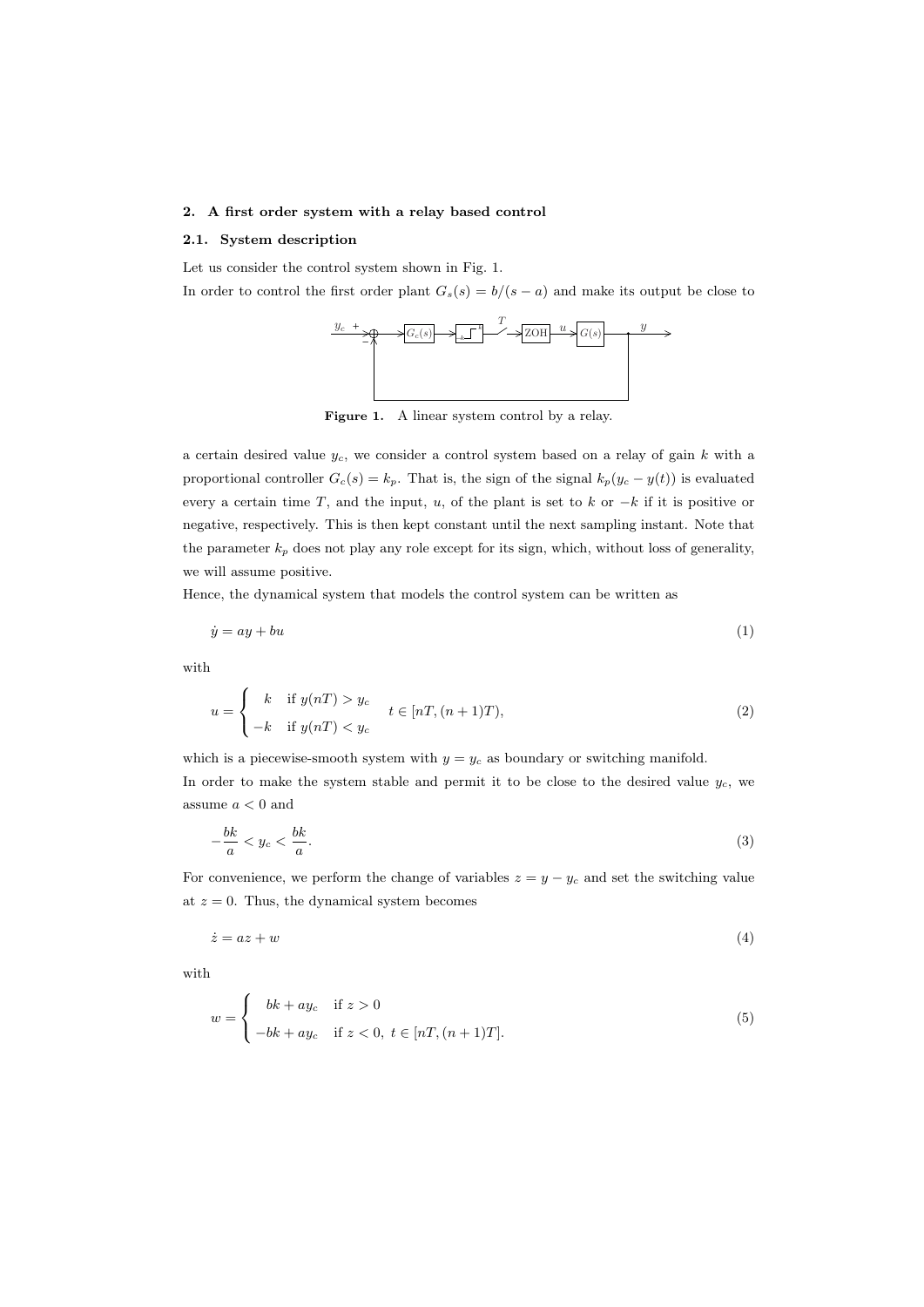Hence the goal is now to stabilize system  $(4)-(5)$  around  $z = 0$ , which becomes possible due to conditions (3) and the fact that  $a < 0$ .

As the sampling performed by the switching process is T-periodic, we proceed as usual and consider discretization of the system. To this end, we consider the Poincaré map at return time T associated to the flow obtained by fixing w to  $bk + ay_c$  or to  $-bk + ay_c$  depending on whether the initial condition is positive or negative, respectively. Hence, using that the solution of a linear system  $\dot{z} = \hat{a}z + \hat{b}$  such that  $z(0) = z_0$  is  $z(t) = e^{\hat{a}t}z_0 + (e^{\hat{a}t} - 1)\frac{b}{\hat{a}}$ , we obtain the discrete dynamical system  $z_{n+1} = P(z_n)$  where

$$
P(z) = \begin{cases} P_r(z) := \rho z + \mu_r & \text{if } z > 0 \\ P_\ell(z) := \rho z + \mu_\ell & \text{if } z < 0 \end{cases}
$$
 (6)

with

$$
\rho = e^{aT}
$$
,  $\mu_r = (\rho - 1)(y_c - \frac{bk}{a})$  and  $\mu_\ell = (\rho - 1)(y_c + \frac{bk}{a})$ . (7)

## 2.2. System dynamics

Each branch of the map  $(6)$ ,  $P_r$  and  $P_\ell$ , has a fixed point

$$
z_r^* = -\frac{\mu_r}{\rho - 1}, \quad z_\ell^* = -\frac{\mu_\ell}{\rho - 1},\tag{8}
$$

which may be *feasible* or *virtual* depending on whether they belong to the domains of their respective maps or not, respectively.

Regarding the possible dynamics, we distinguish between three situations.

If both fixed points are feasible  $(z_r^* > 0 \text{ and } z_\ell^* < 0)$  they also become fixed points of the map (6). Hence, as  $0 < \rho < 1$  ( $a < 0$ ), both are attracting fixed points and all the trajectories tend towards one of them, with domains of attraction  $z > 0$  and  $z < 0$  for  $z_r^*$  and  $z_\ell^*$ , respectively.

If only one of both fixed points is feasible  $(z_r^* < 0$  and  $z_\ell^* < 0$  or vice versa), then it becomes the unique fixed point of the map (6). As  $0 < \rho < 1$ , all trajectories tend towards it, and its domain of attraction becomes R.

Note that, in these two previous cases, the control specification is not fulfilled as the asymptotic dynamics is away from  $z = 0$ .

The third situation occurs when both fixed points are virtual  $(z_r^* < 0 \t z_l^* > 0)$  which precisely coincides with the conditions shown in Eq. (3). In this case, the possible dynamics consists on periodic orbits which may possess arbitrarily large periods and whose iterates step on both sides of the boundary  $z = 0$ . Properly tunning the parameters, the amplitude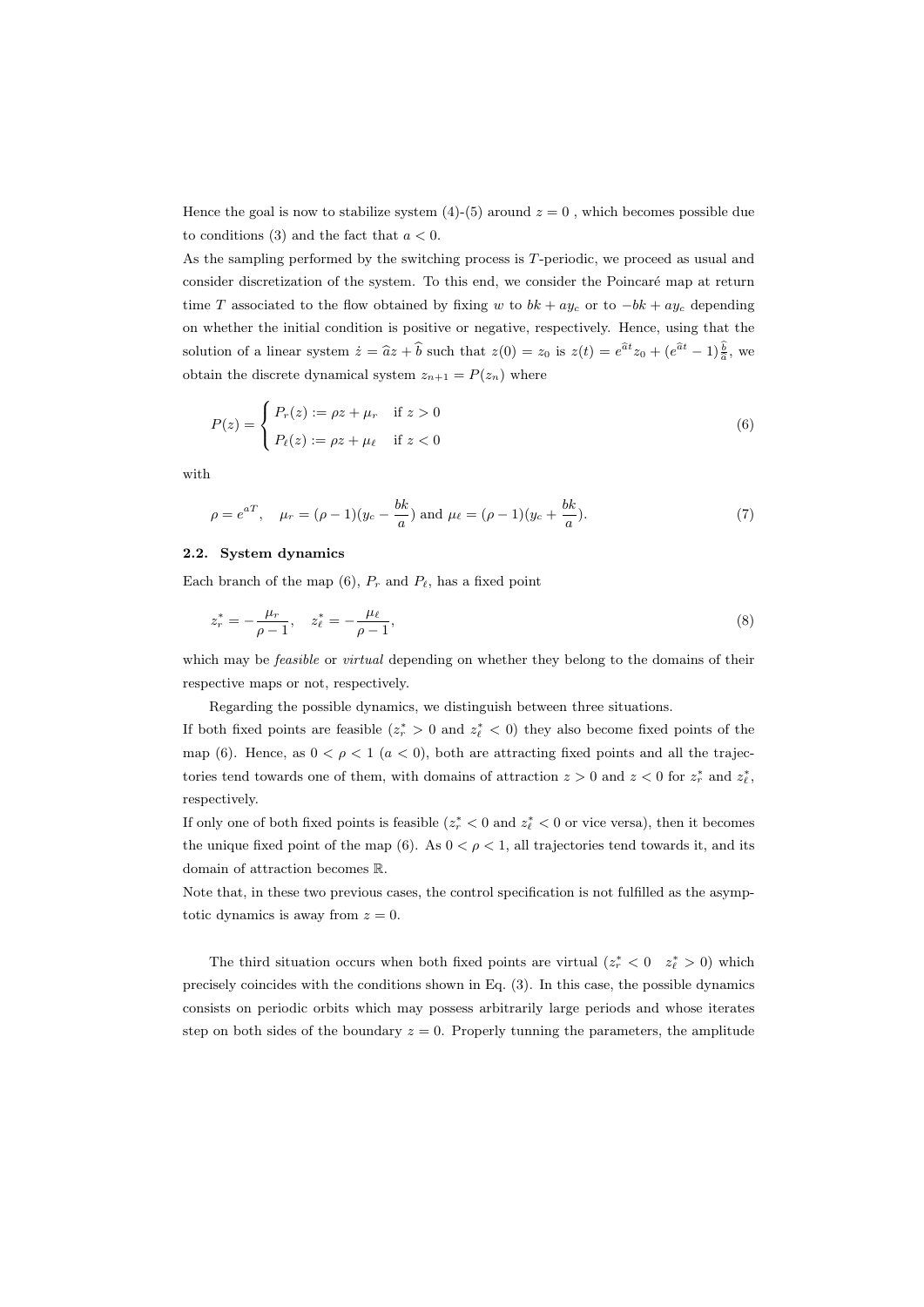of all these orbits can be chose arbitrarily small. Thus, in this case, the design conditions of the control are satisfied, as the asymptotic dynamics are close to  $z = 0$  (y close to  $y_c$ ). A precise description of all the possible periodic orbits is precisely the scope of this work, and results from the existence of a bing bang bifurcation. This is discussed in the next section.

#### 3. Big bang bifurcation of the period adding type

#### 3.1. General description

In order to describe the dynamics of the map (6) when both fixed points of its branches are virtual, we first focus on the bifurcations that occur in their transition from virtual to feasible or vice versa. To this end, we first restrict ourselves to a suitable two-dimensional parameter space, in terms of (8), where the position of  $z_r^*$  and  $z_\ell^*$  with respect to the boundary  $z = 0$  can be independently represented. More precisely, we assume the existence of two curves such that a variation of the parameters along them, affects only the position of one fixed point. We proceed arguing with the parameters  $\rho$ ,  $\mu_r$  and  $\mu_\ell$  in (6), although we will later translate our discussion to the original parameters  $a, T, b, k$  and  $y_c$ .

We remark that we benefit from the linearity of the system in order to perform explicit calculations, although the same argumentations below hold also for a non-linear system.

As these transitions occur when one of the fixed points collides with the boundary  $z = 0$ , these are given by border collision bifurcations. Although the parameter  $\rho$  influences on the position of both fixed points, as we are restricted to  $0 < \rho < 1$ , its variation does not lead to such type of bifurcations. Hence, we focus on the  $\mu_{\ell} \times \mu_r$  parameter space.

There, the vertical and horizontal axis represent border collision bifurcation curves that the fixed points,  $\mu_{\ell}^*$  and  $\mu_r^*$ , undergo. Of particular interest is the origin of this parameter space, which is a co-dimension two bifurcation point, as both fixed points simultaneously collide with the boundary. Depending on the sign of the eigenvalues associated with the colliding fixed points, such a point may become a big bang bifurcation point, where an infinite number of (border collision) bifurcation curves emanate from. If this occurs, these bifurcation curves separate existence regions of periodic orbits located at the region in the parameter space  $\mu_{\ell} \times \mu_r$  where both fixed points are virtual.

In this case, as the eigenvalues associated with the colliding fixed points are positive,  $0 < \rho <$ 1, then a big bang of the period adding type occurs (see 2.). This implies that the region in the parameter space where both fixed points are virtual is fully covered by an infinite number of regions where a unique periodic orbit exists. All these regions collapse at the origin and, hence, all the possible periodic orbits exist for any arbitrarily small neighbourhood containing the origin of the parameter space.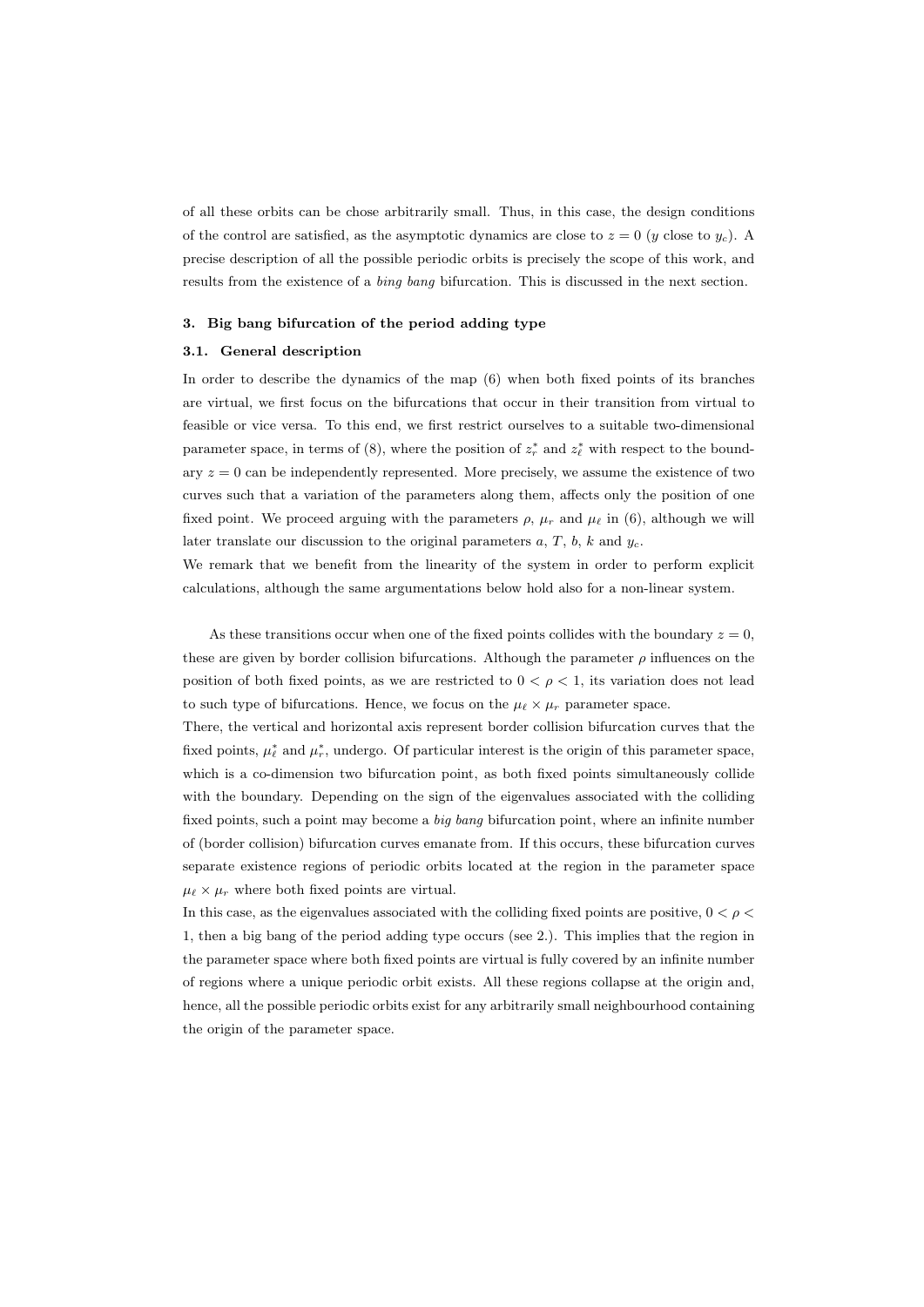To understand how these periodic orbits are organized, let us introduce the following symbolic codification (see 1. for a more extended explanation). Let  $(z_1, \ldots, z_n)$  be the sequence of points forming a periodic orbit of period  $n$ , then we consider the symbolic sequence obtained by replacing each of these points by  $\mathcal L$  if  $z_i < 0$  and  $\mathcal R$  if  $z_i > 0$ . Then, the symbolic sequences of the periodic orbits are obtained by a gluing process between periodic orbits. More precisely, in-between the regions of existence of two periodic orbits of periods  $n$  and  $m$ with symbolic sequences  $\sigma$  and  $\gamma$  one finds a region where the  $(n + m)$ -periodic orbit with symbolic sequence  $\sigma\gamma$  (their concatenation) exists. As the symbolic sequences are glued, the periods are added, and hence this scenario is referred in 1. as period adding. This process starts with the fixed points  $z_{\ell}^* \to \mathcal{L}$  and  $z_r^* \to \mathcal{R}$ , which are "glued" to form the 2-periodic orbit  $\mathcal{LR}$ , and is repeated add infinitum. Thus, in any arbitrarily small neighbourhood of the origin of the parameter space one can find an infinite number of periodic orbits with arbitrarily large periods.

#### 3.2. Interpretation in the original parameters and simulations

Let us adapt the situation described before into the parameters of the original system  $(1)-(2)$ . Let us first focus on their influence on the dynamics of the map (6).

As it comes from the relations shown in (7), the most relevant parameters regarding the influence on the location of the fixed points  $z_{\ell}^{*}$  and  $z_{r}^{*}$  are  $y_{c}$ , k and b. We proceed arguing with the pair  $(y_c, k)$ , as they are the parameters to be tunned and, hence, are of more interest from the control design point of view. However, the following discussion can be easily extended to any pair in  $(y_c, k, b)$ .

In this parameter space, the lines  $k = -a/by_c$  and  $k = a/by_c$  represent border collision bifurcation curves for  $z_{\ell}^{*}$  and  $z_{r}^{*}$ , respectively. Hence, as both are attracting with positive associated eigenvalues  $(0 < \rho < 1)$ , a big bang bifurcation of the period adding type occurs at the intersection of these lines,  $(y_c, k) = (0, 0)$ , where two border collision bifurcation simultaneously occur.

Note that, although the parameter a also influences on the position of the fixed points, it comes that a big bang bifurcation may occur for  $a = 0$ . However, for such a value the fixed points are no longer attractive and, hence, the results on big bang bifurcation can not be applied.

To demonstrate this, we show in Fig. 2(a) the bifurcation scenario in the  $y_c \times k$  parameter space, where one can observe the infinite number of bifurcation curves emanating from the origin. The adding scenario is presented in Fig. 2(b), where the periods of the periodic orbits found along the curve marked in Fig. 2(a) are shown.

It comes from the adding procedure described above that all the periodic orbits step at both